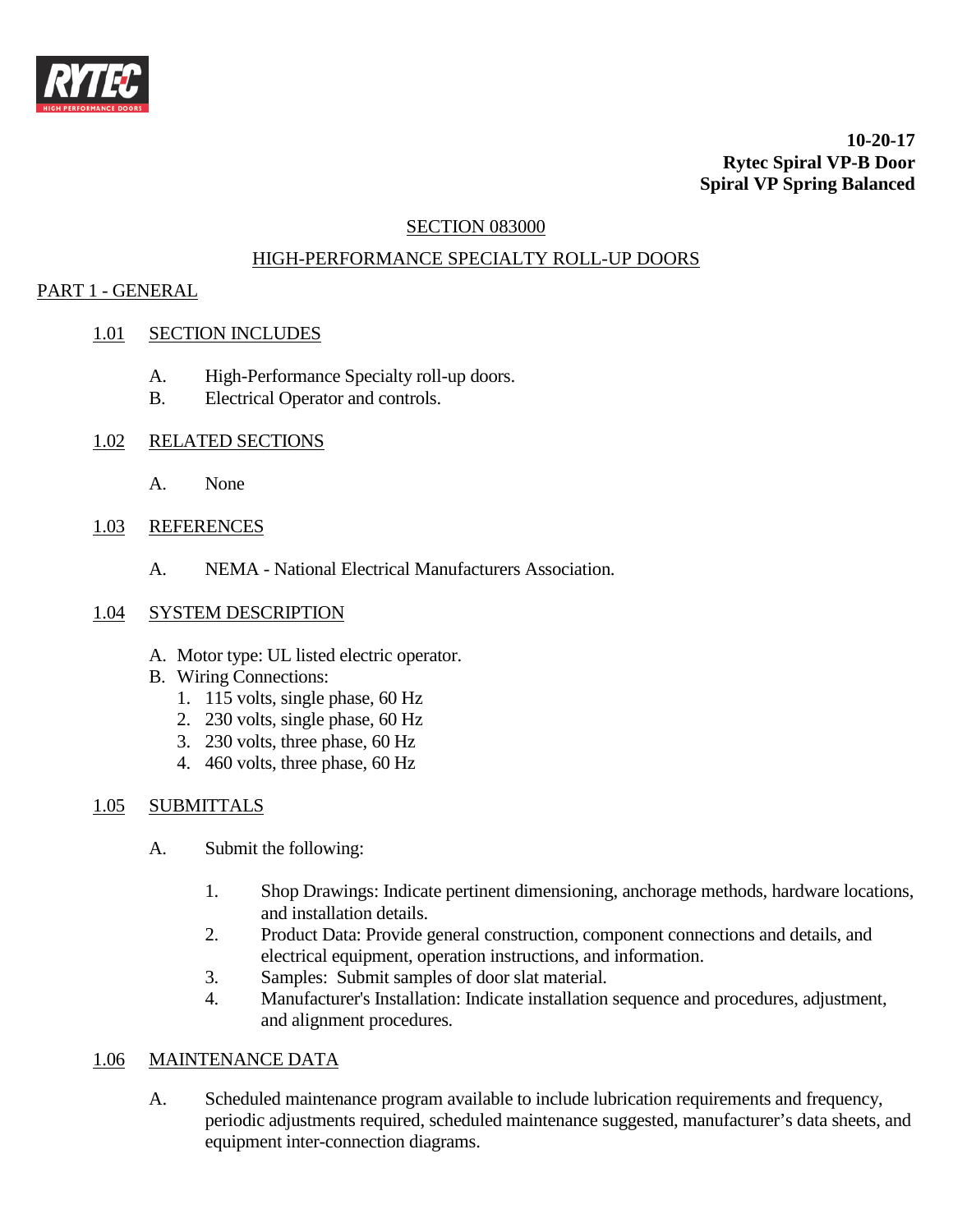

# 1.07 REGULATORY REQUIREMENTS

- A. Electrical components UL listed.
- B. Electrical control panel NEMA approved.

## 1.08 QUALITY ASSURANCE

A. Furnish high-performance specialty doors and all components and accessories by one manufacturer.

## 1.09 FIELD MEASUREMENTS

A. Verify field measurements are as indicated on shop drawings.

## 1.10 COORDINATION

A. Coordinate the work with installation of electric power and locations and sizes of conduit.

# 1.11 WARRANTY

A. High Performance Specialty doors, Five year limited warranty on mechanical components, Two year limited warranty on electrical components and 20-year extended warranty on rollers, hinges and door track.

# PART 2 - PRODUCTS

# 2.01 PRODUCTS

- A. Rytec Corporation Spiral VP-SB.
- B. No substitutions permitted.

# 2.02 MATERIALS

- A. Door Panel: Double-walled, aluminum slats 6 inches high or optional aluminum slat frames with clear polycarbonate windows 9" high. Thickness of slats ranges from .78" – 2.4", depending on overall size of door. Vision or ventilated slats are also available options. Integral rubber weather seal between each slat. Door slats are connected by hinge system to provide additional rigidity and security to door panel. Door curtain does not require a tensioning system for additional wind/pressure resistance. Doors which require the use of a tensioning system for additional wind/pressure resistance will not be accepted.
- B. Side Frames: Powder coated steel side frames with full height weather seal on both sides to seal against door panel. Thru-beam photo-eyes mounted within door jamb. Doors using an external coil cord will not be accepted.
- C. Bottom Bar: Extruded aluminum bottom bar with extruded rubber seal.